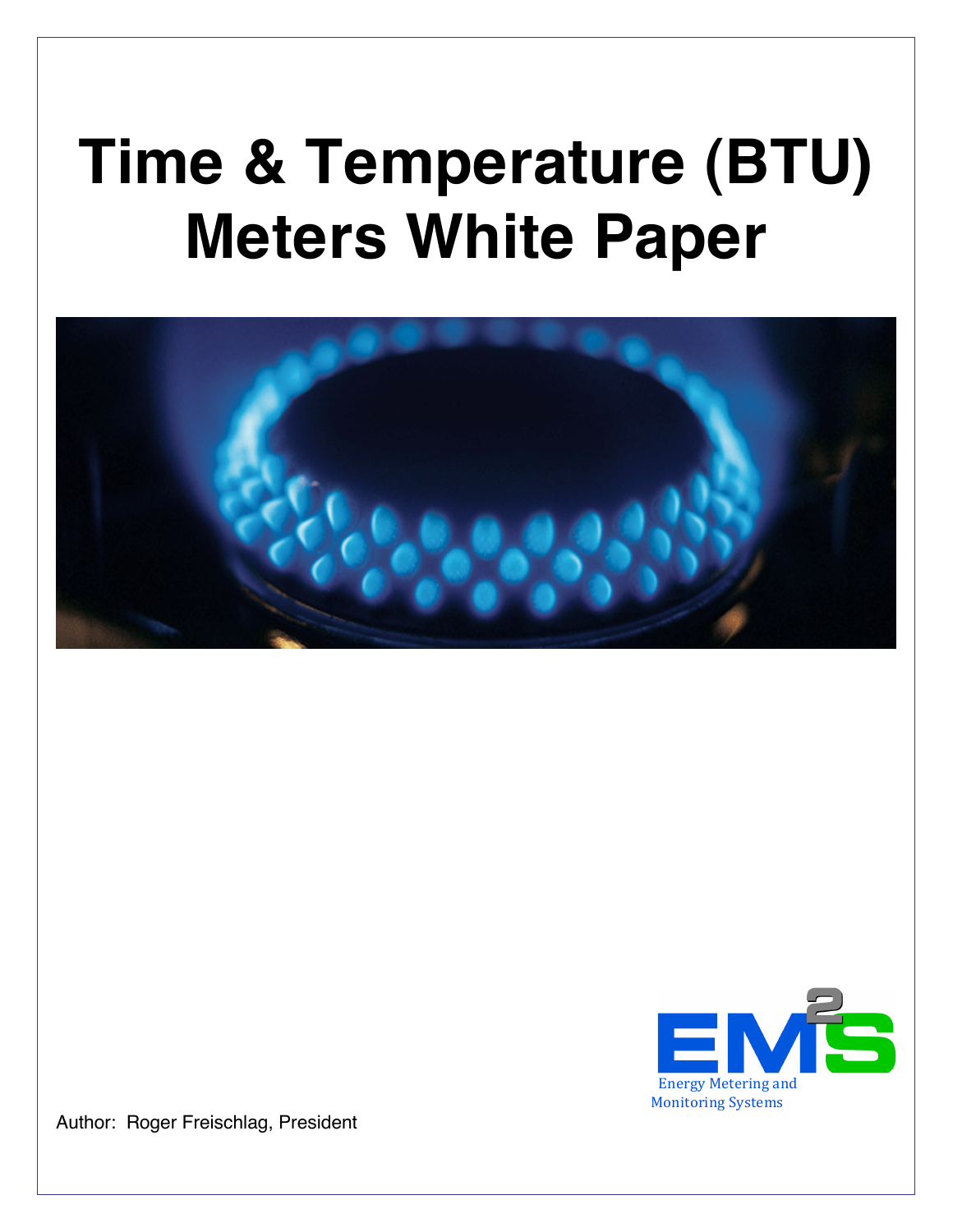

### January 4, 2011 **Meter Description:**

The time and temperature (TT) meter is used to measure heating and cooling system delivery into spaces that utilize fan coil, air handler units or baseboard heat that are fed by a central heating and/or cooling hydronic system.

This is accomplished by measuring the water delivery temperature and the time that the delivery device is active (fan coil or baseboard zone valve "open" or fan "on"). This measurement is then converted to an interval pulse output.

One pulse equals "X" amount of energy delivered dependent on the rating of the delivery device. The meter is configured to pulse once every 36 seconds at a measured temperature of 200°F; as the temperature decreases the interval increases.

As an example, if the water temperature reduces to 180°F, the meter will pulse about every 50 seconds. With this in mind, a meter pulse then equals a fixed amount of energy delivered (more time required to deliver the same amount of energy at a lower water temperature).

This pulse is then converted to relative BTUs transferred.

The "relative" term is used since the only accurate method to measure heating BTUs is to measure air temperature differential across the delivery coil plus CFM of delivered air.

Cooling BTU measurements are more complicated, since latent heat transfer is involved. Baseboard heat is even more ambiguous since heat delivered is directly related to the water flow rate through the assembly and the condition of the fin assembly (missing fins, airflow obstructions, dirty fins, etc.)

Water flow can vary substantially depending on how many other zones valves are open, condition of the circulating pumps, if piping is partially obstructed, construction methods, system design, etc. Since conditions will change as it relates to coil condition and air delivery (dirty coil, dirty air filter, partially clogged water side of coil, etc.), the meter measurement is not 100% accurate at all times and under all conditions.

This meter is more accurate than a time only meter, however, since water temperatures in a centralized hydronic system can vary by several degrees. What is relevant is that all delivery units are consistently measured with the same meter and in the same fashion.

The measurement "window" of the meter is between 90°F and 200°F in heating mode, and 38°F and 58°F in cooling mode. Temperatures outside of these ranges are ignored, and the meter produces no output.

The measurement changeover is automatic, i.e. the meter assumes heating measurement when the temperature input is between 90°F and 200°F, and assumes cooling measurement when the temperature input is between 38°F and 58°F.

The meter requires two (2) inputs: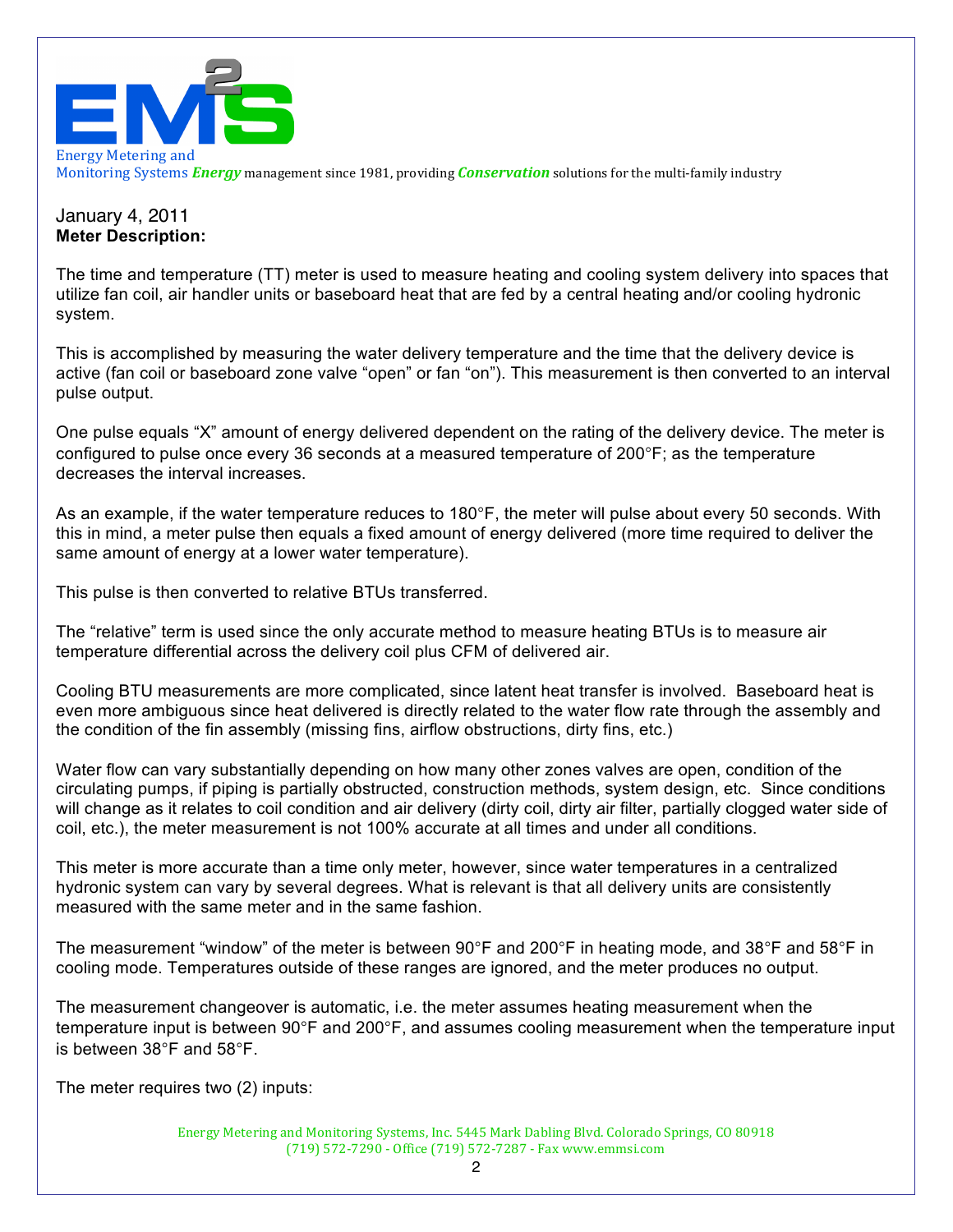

Monitoring Systems *Energy* management since 1981, providing *Conservation* solutions for the multi-family industry

- 1. The first is **24VAC** that is present only when the conditioned area is calling for heating or cooling (typically via a thermostat). This voltage is typically available at the hydronic zone valve or the fan control relay (fan coil or air handler units).
- 2. The second input is from the included negative coefficient **thermistor**, which is physically attached to the input water line of the fan coil, air handler or baseboard unit that is utilized to monitor the input temperature to the monitored device.

The thermistor is a small thermoplastic cylinder that is attached to the water line with a tie-wrap. Thermal compound must be applied to the thermistor's concave mating surface to improve thermal conductivity. The thermistor must be insulated from the surrounding ambient air for an accurate read.

The meter measures one device or one hydronic circuit (air handler, fan coil or baseboard heating assembly connected to one zone valve).

If the measured unit is a fan coil or air handler, the fan must be set to deliver **a fixed amount of airflow** at all times. Multi-speed fans must have their fan speed selector removed and then "hard-wired" for constant speed delivery. Any speed may be selected as long as the delivered BTU is known for the particular speed selected.

As was mentioned above, BTU transferred from a forced air device is directly related to CFM delivered.

#### **BTU Calculation Method for Baseboard Heat:**

We will cover baseboard heating first, since it is the basis for the fan coil calculation.

First we must know the **BTU rating per foot of the installed baseboard assembly**. Most baseboards are rated at one (1) and (4) gallons per minute of water flow.

As an example, a new "clean" baseboard unit will transfer 680 BTUs of heat per hour at a room temperature of 68°F with a water temperature of 200°F at 1 GPM of water flow.

Transfer = 680 BTU/Hour Room Temperature = 68°F Water Temperature = 200°F Water Flow = 1 Gal/Min

Since most of the installs will involve existing systems with some amount of age, missing or bent fins, partially closed convection dampers and/or dirt accumulation, and the room temperature will probably be higher than 68°F, we will **assume a transfer rate of 550 BTUs per hour, per foot**.

Transfer Rate = 550 BTU / Hour / Foot

We then measure the **actual length of the baseboard** and take this result multiplied by the BTUs per foot. The result will be the total BTUs transferred at 200°F. A ten-foot (10) length of baseboard would then transfer 5500 BTUs per hour.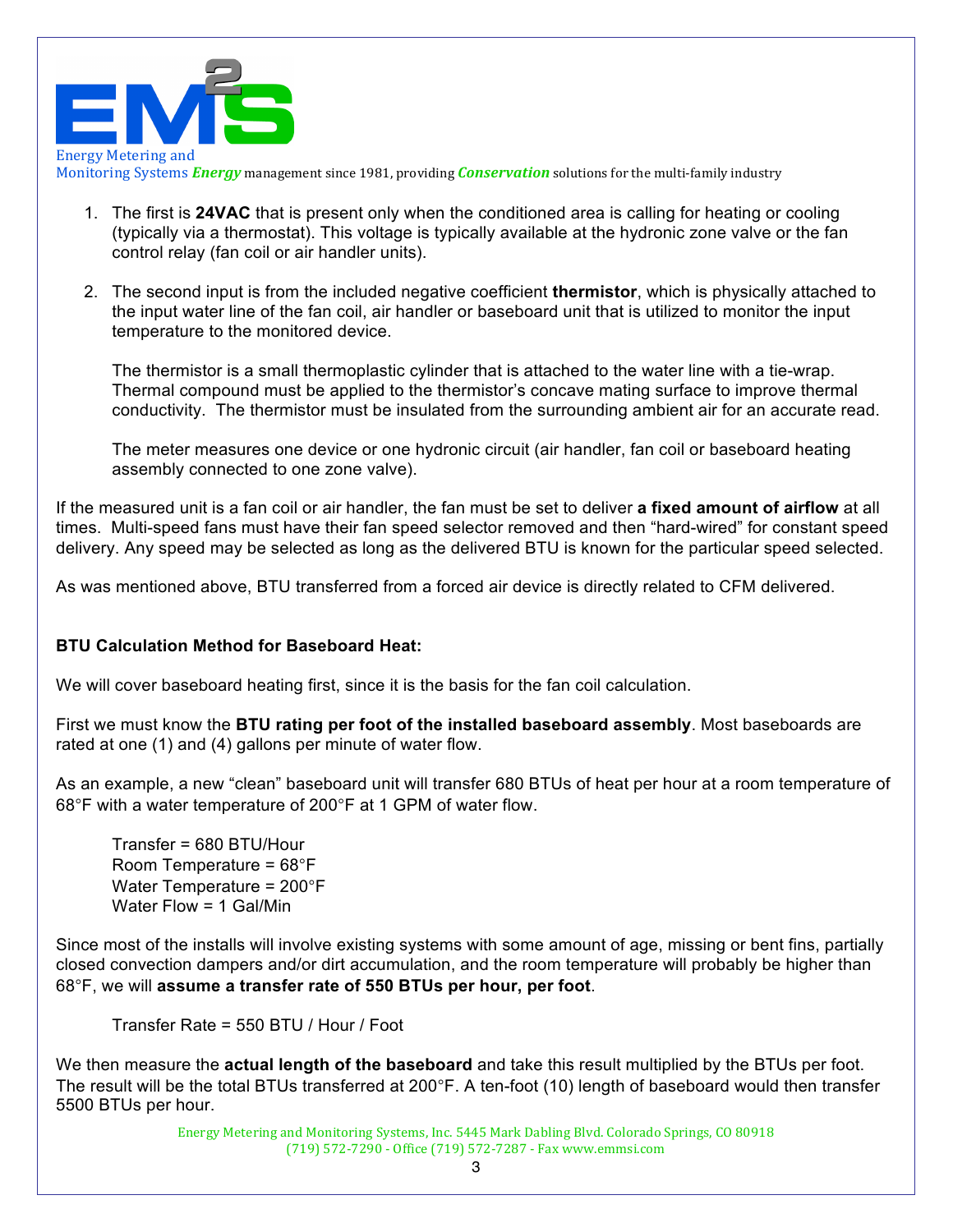

Baseboard length = 10 Ft. Transfer Rate = 550 BTU / Hr / Ft  $Time = 1 Hr$ Heat transferred = 5500 BTU

The meter breaks down the data to one pulse every 36 seconds for a measured temperature of 200°F. The 36 second increment is derived from  $100<sup>th</sup>$  of an hour (60 seconds X 60 minutes = 3600 seconds = 1 hour).

So, if we take the above baseboard example and apply it to this equation, then one (1) meter pulse equals 5.5 (550/100) BTUs per foot of baseboard or 55 BTUs for a ten-foot section.

As the water temperature decreases, the pulse interval increases at a linear rate; however, the pulse will still equal 5.5 BTUs of heat energy transferred (it takes a longer period of time to transfer the same amount of heat energy at a lower delivery temperature).

At 180°F inlet temperature, the meter pulse will occur about every 50 seconds. At 90°F, the meter will pulse once every 360 seconds or 10 pulses per hour. As can be seen by this method, any known, rated baseboard of "X" length can be metered by this system as long as a zone valve is installed to provide "on-off" control of water flow. The transferred BTUs per measured unit can be changed to match the output of the system to the output of the total baseboard, as needed. Once this number is established, it should not be changed.

## **BTU Calculation Method for Air Handler or Fan Coil Units:**

The method is almost identical to the baseboard calculation, except we are dealing with forced airflow instead of convection/radiation heat delivery. We can also meter cooling BTUs with these units.

If we know the **rating of the unit in heat mode at a specific airflow** at 200°F input water temperature, we simply divide this rating by 100 to give us the BTUs per 36-second interval. So, if we have a 60,000 BTU rated unit, we then would deliver 600 BTUs per 36-second interval. The rest is the same as above.

In cooling mode, the meter operates in similar fashion. At 38°F inlet water temperature, the meter is configured to pulse once every 120 seconds or 30 pulses per hour. At 58°F inlet water temperature, the meter is configured to pulse once every 240 seconds or 15 pulses per hour. The pulse interval lengthens as the inlet water temperature warms and shortens as the water temperature cools (inverse of heating mode). Since the scaling is linear, 25 pulses in one hour will be generated for a water temperature of approximately 45°F. In cooling mode, the 120-second interval is .0333 of an hour. Let's assume that the above coil is rated at 1.5 tons (18,000 BTUs) of cooling at 45°F water temperature, then one pulse would equal 720 BTUs (18,000/25) of total cooling (sensible + latent). As in heating mode, the pulse always equals a set amount of heat transfer regardless of water temperature; in this case 720 BTUs.

## **BTU Output Calculation Method for Unknown Fan Coil or Air Handler:**

HVAC equipment is rated based on the equipments heating and cooling inputs and outputs. The standard ratings are established under standard rating conditions. All standard ratings are verified by tests conducted in Independent Laboratories in accordance with the established standards. If the unit does not have a rating